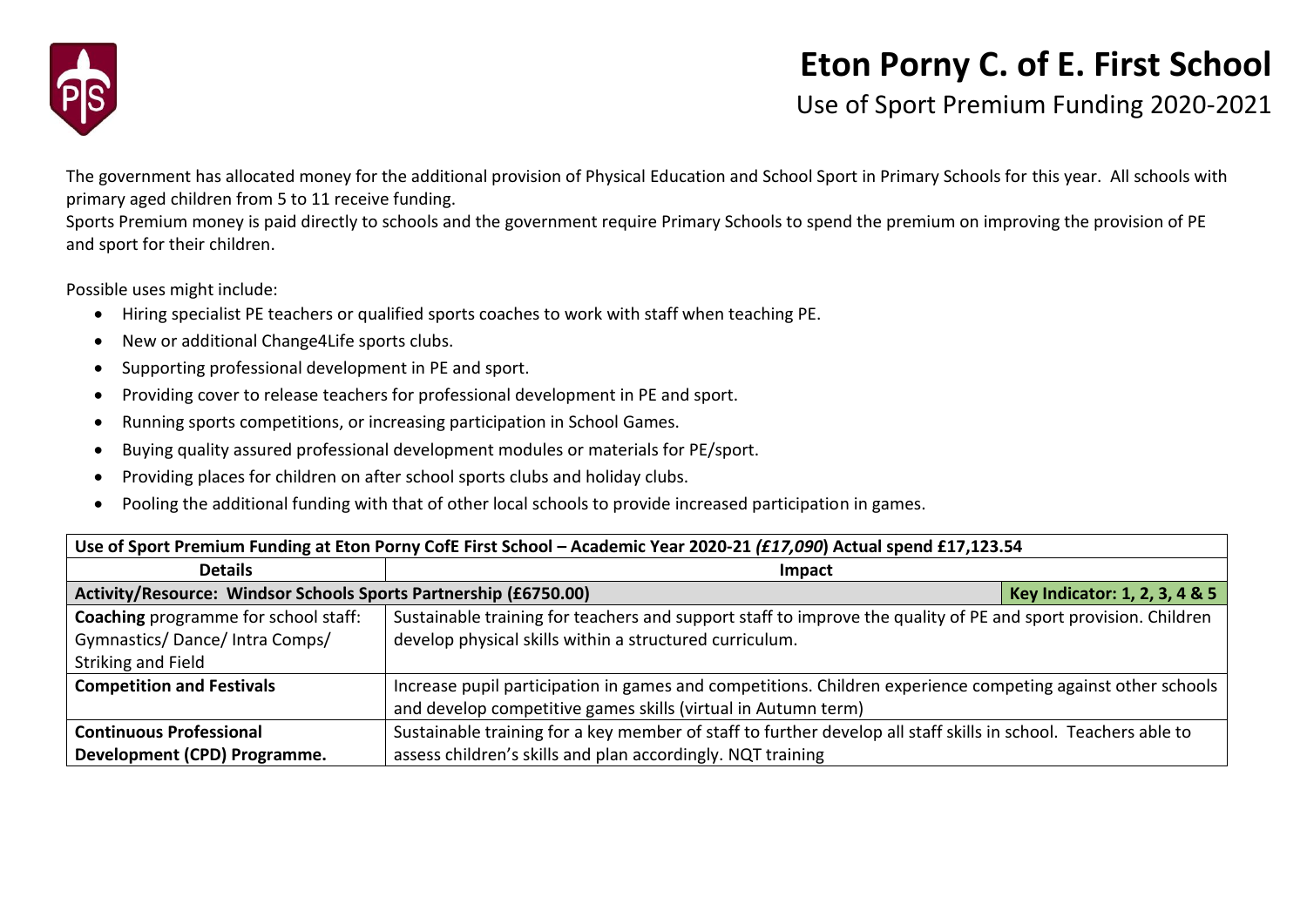| <b>Leadership and Volunteering</b>                 | Providing children with the opportunity to promote activities at lunch and playtime through the Sports<br>Leaders scheme. They attend a training course provided by WSSP and are responsible for the organisation of |                         |  |
|----------------------------------------------------|----------------------------------------------------------------------------------------------------------------------------------------------------------------------------------------------------------------------|-------------------------|--|
|                                                    | multi-skills activities and competition amongst their peers. Children learn how to develop sports leadership                                                                                                         |                         |  |
|                                                    | skills.                                                                                                                                                                                                              |                         |  |
| <b>ActiveMe Programme</b>                          | 12 week programme (1 hr) - Focusing on physical activity and health targeting inactive young people, pupils                                                                                                          |                         |  |
|                                                    | showing low confidence. Includes coach delivery, pupil booklets and rewards.                                                                                                                                         |                         |  |
|                                                    | Programme suitable for 8-12 pupils (KS1 or KS2). Delivered as an afterschool club.                                                                                                                                   |                         |  |
| <b>Healthy me</b>                                  | The 6 week programme focuses on Mental Health, Well-Being and Resilience with young people. WSSP will                                                                                                                |                         |  |
|                                                    | provide a tutor to your school for 2 hours a week for 6 weeks of delivery to classes or small groups in a PM                                                                                                         |                         |  |
|                                                    | slot with a maximum class size of 30. This is for KS2 pupils.                                                                                                                                                        |                         |  |
|                                                    | Topics covered: Intro to mental health, managing mental wellbeing, dealing with an up and down day,                                                                                                                  |                         |  |
|                                                    | promoting emotional health, resilience, reframing failure, healthy coping strategies, mindfulness and self-                                                                                                          |                         |  |
|                                                    | worth.                                                                                                                                                                                                               |                         |  |
| Activity/Resource: Cross Country Running Club (£0) |                                                                                                                                                                                                                      | Key Indicator: 1 & 4    |  |
| Yr3 & 4 Cross Country club run by                  | A non-skill based club offered to Years 3 & 4 to ensure all children have access to an after school sporting                                                                                                         |                         |  |
| school staff                                       | club.                                                                                                                                                                                                                |                         |  |
| Medals for children achieving over                 | (Due to COVID this has not taken place)                                                                                                                                                                              |                         |  |
| 5miles.                                            |                                                                                                                                                                                                                      |                         |  |
| Activity/Resource: Outdoor Play (£0)               |                                                                                                                                                                                                                      | <b>Key Indicator: 1</b> |  |
| Rec - Yr4 Outdoor play club run by                 | A club offered to Years 3 & 4 to ensure all children have access to an after school sporting club                                                                                                                    |                         |  |
| school staff                                       | (Due to COVID this has not taken place)                                                                                                                                                                              |                         |  |
| <b>Activity/Resource: Go Noodle (£0)</b>           | Key Indicator: 1 & 4                                                                                                                                                                                                 |                         |  |
| Rec - Yr2 Activity Club run by school              | A club offered to Years Rec - Yr2 to ensure all children have access to an after school sporting club                                                                                                                |                         |  |
| staff                                              | (Due to COVID this has not taken place)                                                                                                                                                                              |                         |  |
| <b>Activity/Resource: Rounders (£0)</b>            |                                                                                                                                                                                                                      | Key Indicator: 1 & 4    |  |
| $Yr$ 2 – 4 Rounders Club run by schools            | A club offered to Years 2 & 4 to ensure all children have access to an after school sporting club                                                                                                                    |                         |  |
| staff                                              | (Due to COVID this has not taken place)                                                                                                                                                                              |                         |  |
| Activity/Resource: Get Active Time (£1,962.81)     |                                                                                                                                                                                                                      | <b>Key Indicator: 1</b> |  |
| 'Get Active' Time led by school staff              | 10 minutes at the start of the day for dedicated to 'getting active' led by school staff.                                                                                                                            |                         |  |
| Activity/Resource: Equipment (£1,520.47)           |                                                                                                                                                                                                                      | <b>Key Indicator: 1</b> |  |
| <b>Equipment Storage</b>                           | Bikes and scooters appropriately and securely stored and accessible to parents and children. Equipment is                                                                                                            |                         |  |
|                                                    | therefore kept safely and encourages families to find an active, more environmentally friendly method of                                                                                                             |                         |  |
|                                                    | travel to and from school.                                                                                                                                                                                           |                         |  |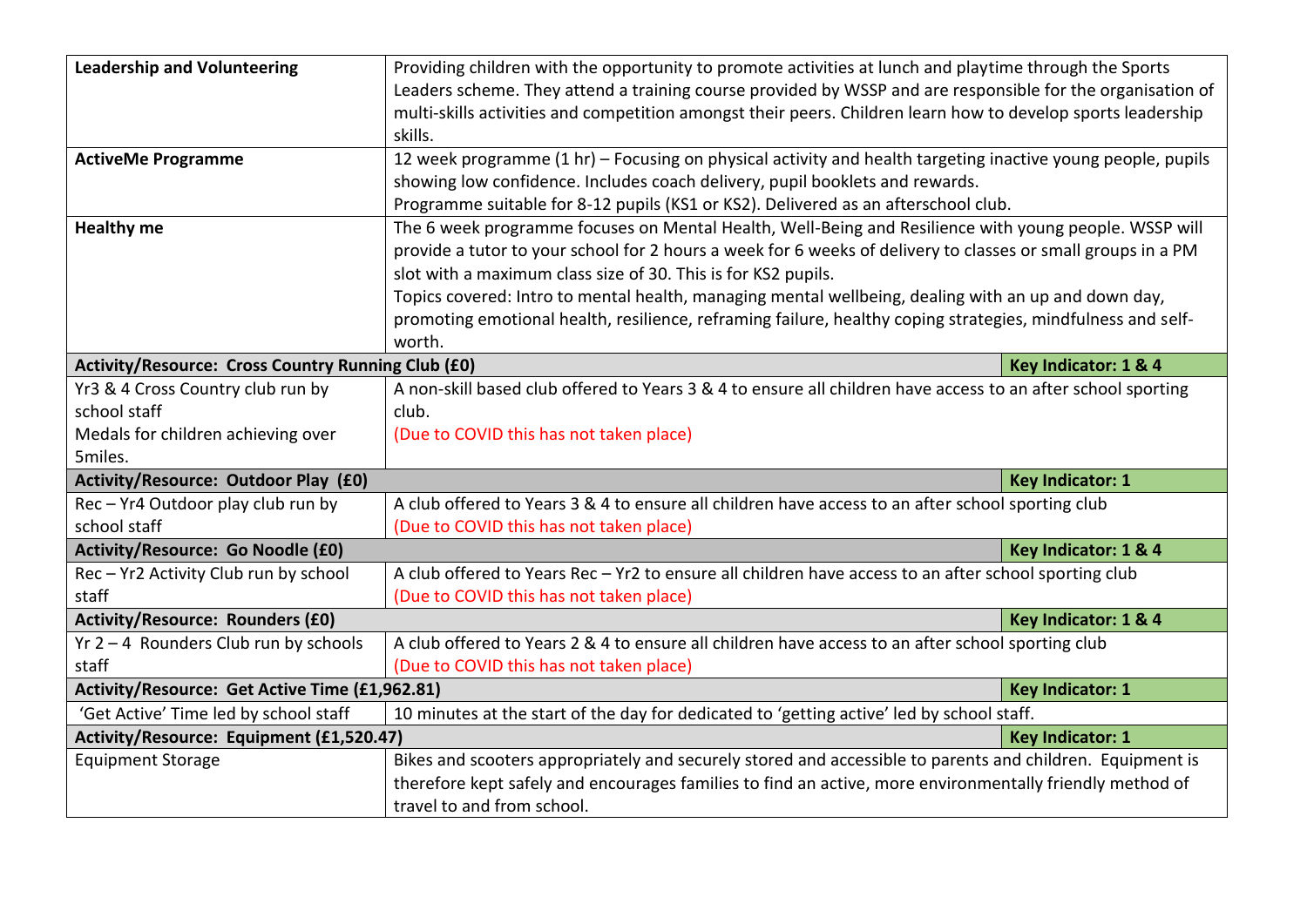| Activity/Resource: Swimming (£1463.44)                                                        |                                                                                                                 | Key Indicator: 1 & 4    |  |
|-----------------------------------------------------------------------------------------------|-----------------------------------------------------------------------------------------------------------------|-------------------------|--|
| Yr3 & 4 swimming lessons, twice a                                                             | Ensuring our Yr3 & 4 children have access to this critical life skill and provide them with a foundation in     |                         |  |
| week                                                                                          | swimming and confidence in the water in order to make the most of their swimming lessons at Middle              |                         |  |
|                                                                                               | School.                                                                                                         |                         |  |
| <b>Activity/Resource: Sports Day (£25)</b>                                                    |                                                                                                                 | <b>Key Indicator: 5</b> |  |
| Achievement stickers for sports day                                                           | Enough stickers to ensure all children get a reward sticker for completing a race at sports day regardless of   |                         |  |
|                                                                                               | their place to encourage participation.                                                                         |                         |  |
|                                                                                               |                                                                                                                 |                         |  |
| Markings for races/ ensure the area is                                                        | Ensuring a clear, designated area for sports day to take place.                                                 |                         |  |
| safe                                                                                          |                                                                                                                 |                         |  |
| Activity/Resource: Transport & cover for inter-school competitions (£0)                       |                                                                                                                 | <b>Key Indicator: 5</b> |  |
| Mini bus transport and classroom cover                                                        | To provide children with the ability to participate in competitive and non-competitive sports festivals with    |                         |  |
| other local schools. (Due to COVID this has not taken place)<br>for inter-school competitions |                                                                                                                 |                         |  |
| Activity/Resource: Living Streets - Walk to school Initiative (£250)                          |                                                                                                                 | Key Indicator: 1,2,3    |  |
| Living streets membership for travel                                                          | Active travel scheme encouraging walking, riding or scooting to school also helps to alleviate congestion and   |                         |  |
| tracker and badges for pupils                                                                 | pollution around the school gates. Walking to school is a great opportunity for children to achieve part of the |                         |  |
|                                                                                               | recommended daily amount of physical activity before they even reach the school gates. Encouraging              |                         |  |
|                                                                                               | healthy habits for life.                                                                                        |                         |  |
| Activity/Resource: Additional PE Kits (£200)                                                  |                                                                                                                 | Key Indicator: 1,3      |  |
| Provide additional PE kit for                                                                 | Ensure that all children have appropriate clothing to confidently and actively participate in PE and Games      |                         |  |
| disadvantaged pupils                                                                          | lessons and clubs without disadvantage.                                                                         |                         |  |
|                                                                                               | Activity/Resource: Playground equipment for active playtime (£290.40)<br>Key Indicator: 1,2,3                   |                         |  |
| Active physical well being                                                                    | Increased participation of pupils having the opportunity for active play/physical activity during break times   |                         |  |
|                                                                                               |                                                                                                                 |                         |  |
|                                                                                               |                                                                                                                 |                         |  |
| Activity/Resource: Go Ape outdoor/adventurous trip (£750.42)                                  |                                                                                                                 | Key Indicator: 3,4      |  |
| Broadening experiences                                                                        | Introduce the children in year 4 to a wider range of local opportunities for physical outdoor activity,         |                         |  |
|                                                                                               | experiences and challenges. Further developing resilience and growth mind-set to achieve.                       |                         |  |
|                                                                                               |                                                                                                                 |                         |  |
|                                                                                               |                                                                                                                 |                         |  |
|                                                                                               |                                                                                                                 |                         |  |
|                                                                                               |                                                                                                                 |                         |  |